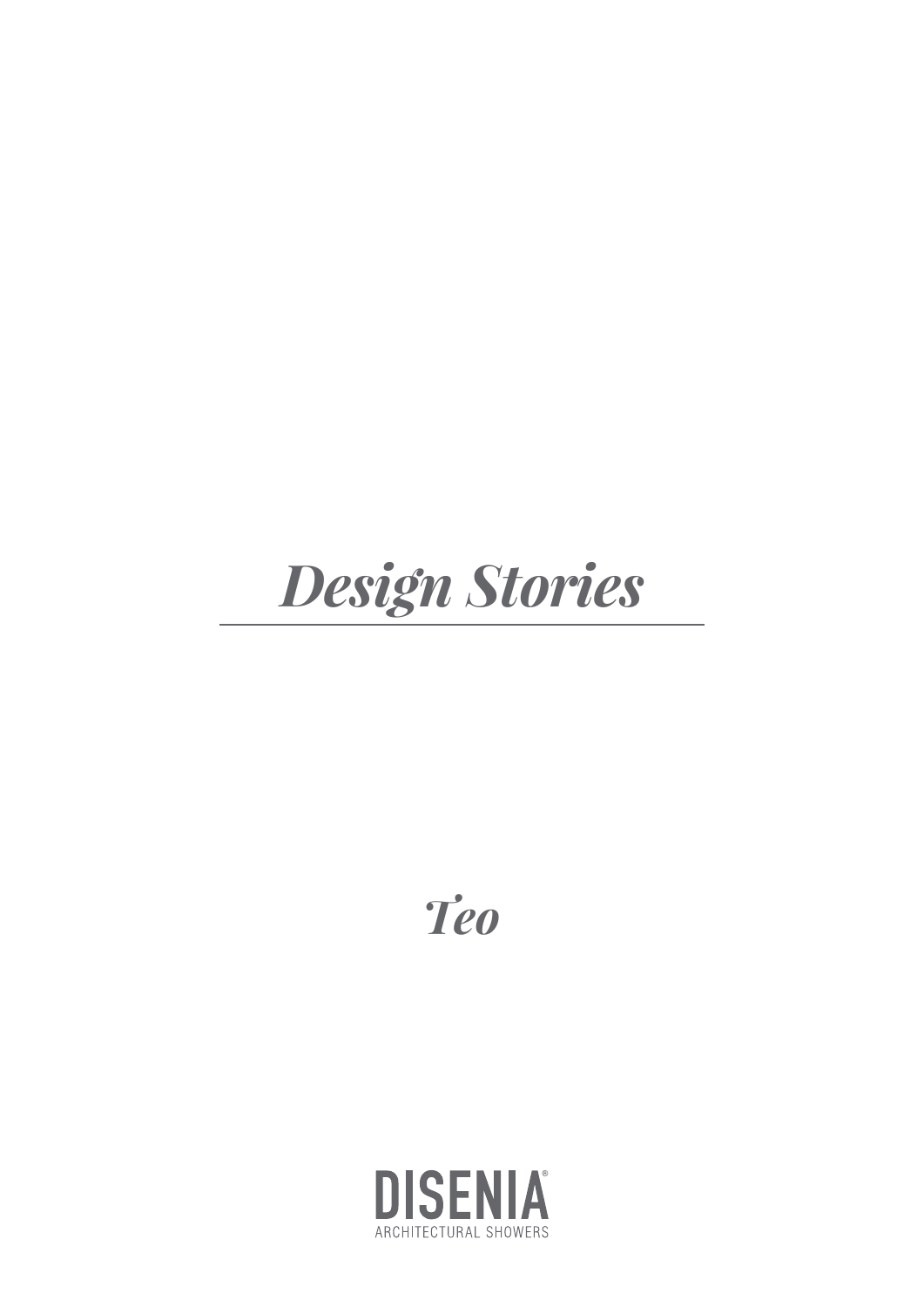*Estetica e funzione si ritrovano sia nella* 

EN . Both the floor-standing and wall-hung versions successfully blend style with function.

FR . Les versions à poser au sol et suspendue combinent avec succès





*Disponibili solo in finitura Bianco opaco.* / Matt Bianco finish only. / Disponibles uniquement dans la finition Bianco mat.

*Disponibili solo in finitura Bianco opaco.* / Matt Bianco finish only. / Disponibles uniquement dans la finition Bianco mat.

## *Sanitari* **Teo** *sospesi Sanitari* **Teo** *a pavimento*



*Forme compatte e decise che denotano personalità e carattere per caratterizzare la stanza bagno.*

EN . The compact, modern shape of our toilet sets will undoubtedly lend a unique touch of character to the bathroom.

FR . Des formes compactes et résolues qui dévoilent toute leur personnalité et caractère pour rendre unique la salle de bains. conceptuelles les plus sophistiquées.

![](_page_1_Picture_2.jpeg)

*Teo*